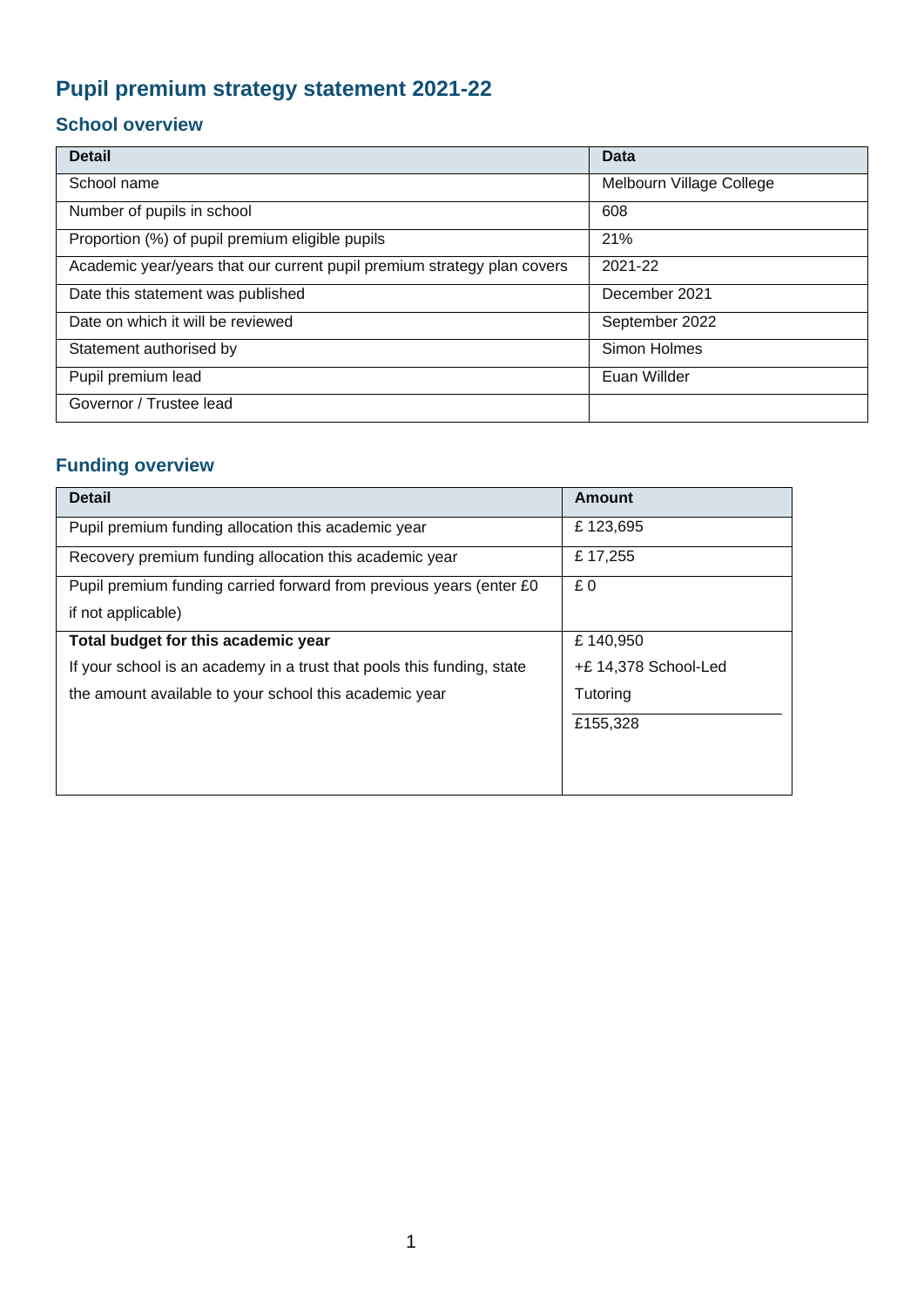### **Part A: Pupil premium strategy plan**

#### **Statement of intent**

Pupils with disadvantaged backgrounds and/or home-lives should be able to fully participate in the life of the school and learn alongside their peers, making at least as much progress academically as their peers and having the same post-16 opportunities as their peers. It is our intent to enable this for all disadvantaged children in our school.

#### **Challenges**

This details the key challenges to achievement that we have identified among our disadvantaged pupils.

| <b>Challenge</b> | <b>Detail of challenge</b>                                                                                                |
|------------------|---------------------------------------------------------------------------------------------------------------------------|
| number           |                                                                                                                           |
|                  | Gaps in their learning created by lockdowns (linked to all other points)                                                  |
|                  | Lack of access to technology for learning                                                                                 |
| 3                | Lack of funds to purchase revision books and stationery etc                                                               |
| 4                | Mental health issues                                                                                                      |
| 5                | Lack of experiences relating to wider involvement with the world e.g. engaging with public venues, work<br>experience etc |
|                  |                                                                                                                           |

#### **Intended outcomes**

This explains the outcomes we are aiming for **by the end of our current strategy plan**, and how we will measure whether they have been achieved.

| Intended outcome                                                       | <b>Measurement</b>                       |
|------------------------------------------------------------------------|------------------------------------------|
| All pupils to have access to sufficient efficient IT when at home for  | Pupil voice                              |
| learning i.e. more than just a phone as well as suitable online        | Parental survey                          |
| resources to support their learning from home.                         |                                          |
| All pupils have been on at least one curriculum trip outside of school | Collation of registers                   |
|                                                                        | Targeted invitations sent and acted upon |
| All pupils feel supported and able to ask for help when needed         | Pupil voice                              |
| (MHWB)                                                                 | Visits to pastoral staff logged          |
| Attendance of all pupils is national average or better                 | Attendance stats                         |